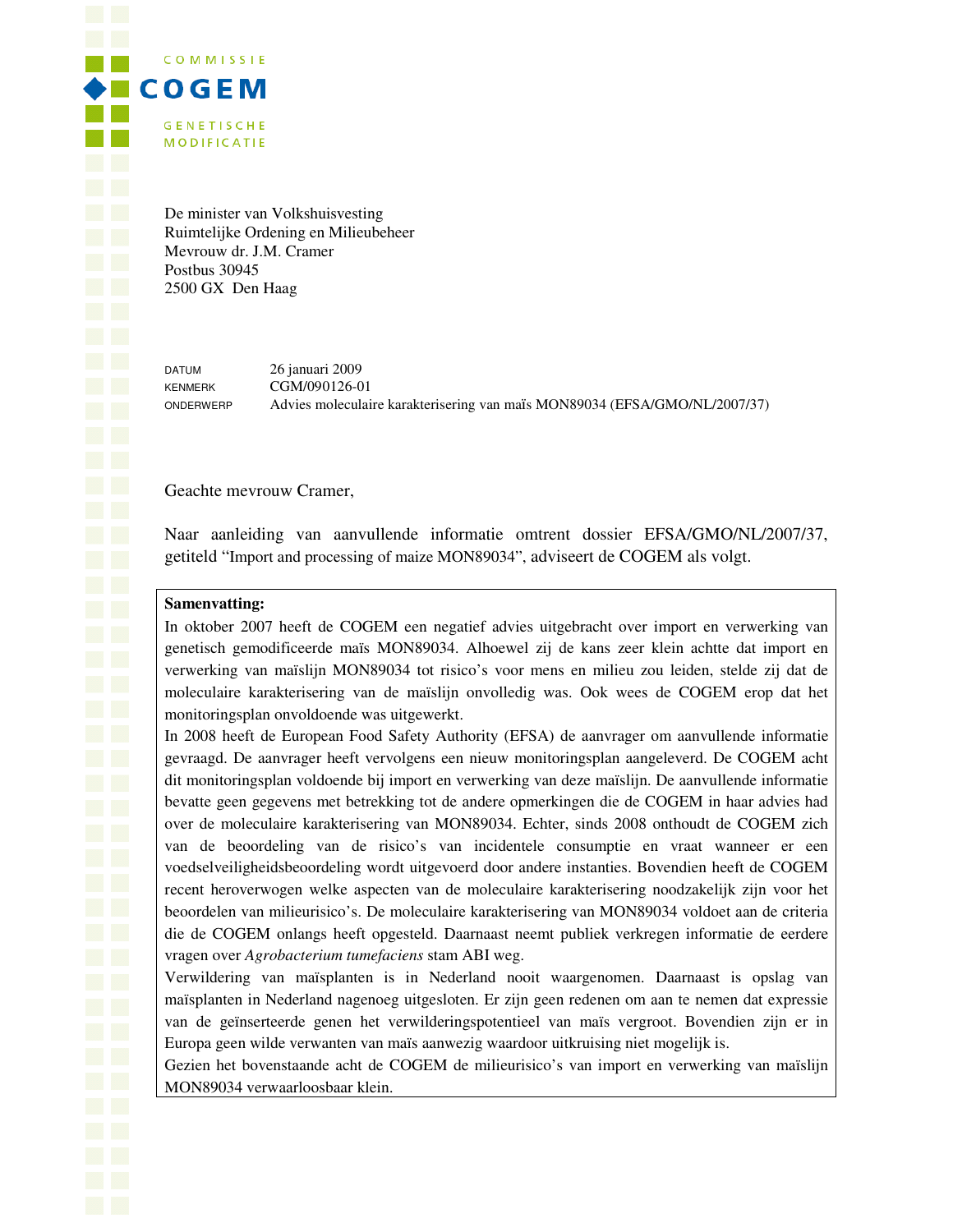De door de COGEM gehanteerde overwegingen en het hieruit voortvloeiende advies treft u hierbij aan als bijlage.

Hoogachtend,

 $\overline{\phantom{a}}$  $\overline{\left( \begin{array}{c} \end{array}\right)}$  $\bigcirc$ 

Prof. dr. ir. B.C.J. Zoeteman Voorzitter COGEM

cc. Drs. H.P. de Wijs Dr. I. van der Leij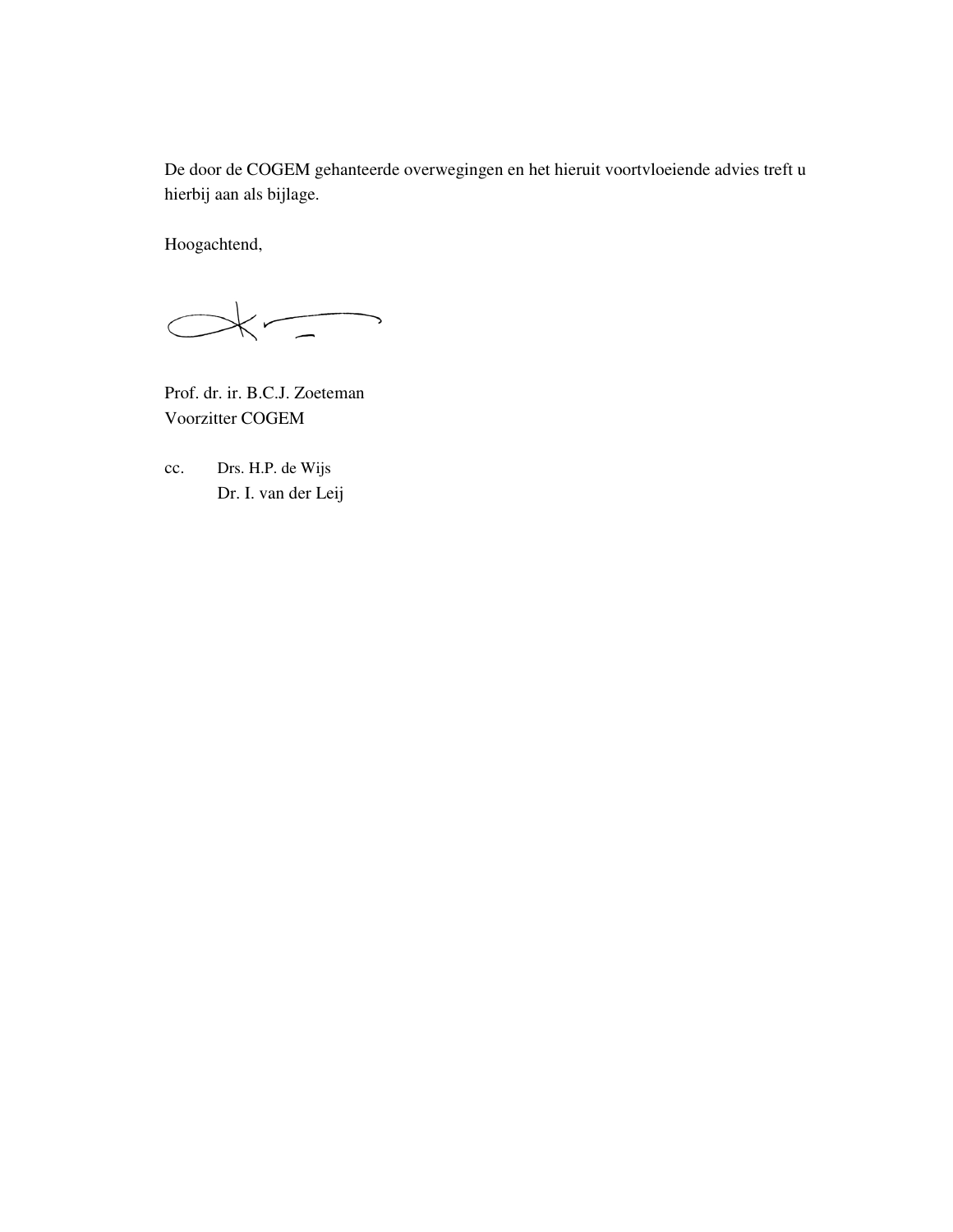# **Molecular characterization of maize MON89034**

### **COGEM advice CGM/090126-01**

#### **Summary**

*In October 2007, COGEM advised negatively on the import and processing for use in feed*  and food of genetically modified maize MON89034. COGEM was of the opinion that incidental spillage of maize line MON89034 would probably not pose a risk to the *environment. However, COGEM pointed out that putative polypeptides in the entire border regions should have been analyzed for similarity to allergens and toxins. In addition, more*  detailed information should have been provided on the Agrobacterium tumefaciens strain that was used for the genetic modification. COGEM also had comments on the General *Surveillance plan that was provided.* 

 *In 2008, the European Food Safety Authority (EFSA) requested the applicant for additional information. A revised general surveillance plan was presented by the applicant. COGEM considers this general surveillance plan sufficient for import and processing of MON89034 maize.* 

 *No additional information was provided on the analysis of putative polypeptides in the border regions. Since 2008, COGEM abstains from advice on the potential risks of incidental consumption in case a food/feed assessment is already carried out by other organizations. This is the case for MON89034. At the publication of this advice, the outcome of the food/feed assessment was not known to COGEM. In addition, COGEM recently reconsidered the elements of the molecular characterization which are needed for the environmental risk analysis and formulated criteria for the molecular characterization of commercial releases of genetically modified crops. The molecular characterization of MON89034 maize fulfils the requirements as set by COGEM for the environmental risk analysis. In addition, obtained information on the A. tumefaciens strain ABI removed previous questions on this subject by COGEM.* 

*In the Netherlands, no wild relatives of maize are present and establishment of maize plants in the wild has never been observed. There are no reasons to assume that the inserted traits will increase the potential of the maize line to establish feral populations. In addition, the appearance of volunteers is very rare under Dutch conditions.* 

 *In view of the above COGEM is of the opinion that import and processing of maize MON89034 poses a negligible risk to the environment.* 

#### **Previous COGEM advice**

The application concerns the commercial import for food and feed purposes of maize event MON89034. This maize line has been genetically modified by introduction and expression of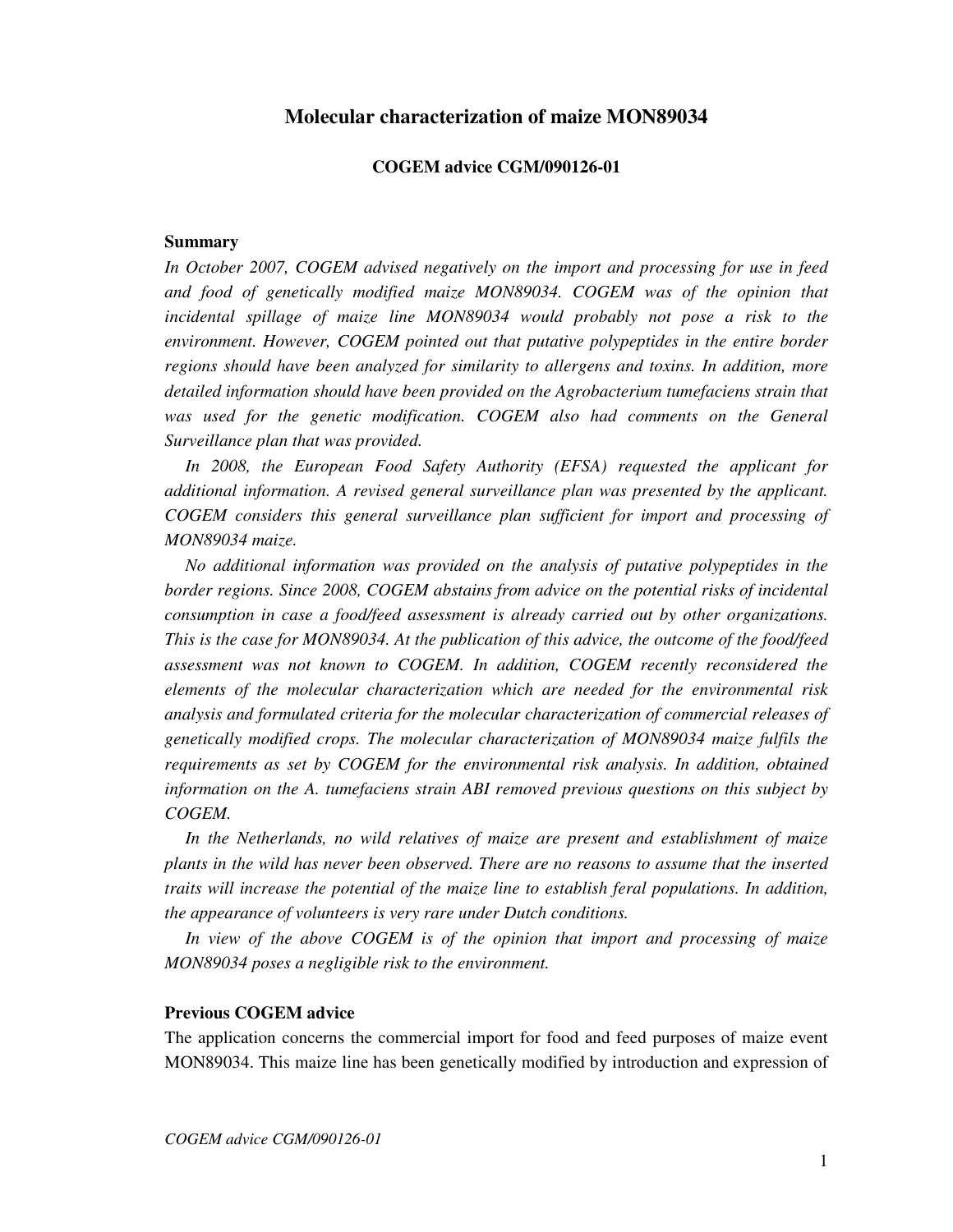the *cry1A.105* and *cry2Ab2* genes, which confer resistance to certain lepidopteran insects, such as the fall armyworm, the black cutworm and the corn earworm.

#### *Molecular characterization*

In October 2007, COGEM advised on this application and concluded that the molecular characterization was incomplete (1). COGEM stated that the entire T-DNA border regions should have been examined by bioinformatic analyses.

 The PV-ZMIR245 plasmid contained, according to the applicant, left and right border regions of about 350 base pairs (bp). The applicant stated that these regions contain a 25 bp left or a 24 bp right border sequence used for transfer of the T-DNA. The remaining sequence of these large border regions had not been specified by the applicant. Furthermore, a molecular rearrangement took place, so that two left border regions are present in MON89034. These left border regions are truncated to about 235 base pairs.

 The applicant analyzed the putative polypeptides present at the junctions between the genomic maize DNA and the T-DNA for homology to known proteins, such as allergens or toxins. However, the applicant does not clarify which elements are present in the large border regions that have been inserted in MON89034. The putative polypeptides in these entire border regions were not analyzed for similarity to allergens and toxins.

Moreover, a reference to *A. tumefaciens* strain ABI, which was used for genetic modification of MON89034, was not provided. The applicant stated that in addition to plasmid PV-XMIR245, a helper plasmid is present in strain ABI. According to the applicant this helper plasmid did not contain any T-DNA, but allowed for the transfer of T-DNA I and II present in PV-ZMIR245. However, the applicant did not indicate whether other plasmids, that may contain additional T-DNA regions, are present or absent in the ABI strain. If additional T-DNA regions are present in the ABI strain these unknown T-DNA regions could be transferred into the maize genome. To ascertain that additional T-DNA regions are not present in *A. tumefaciens* strain ABI COGEM asked for more information on this strain.

## *General surveillance*

COGEM also made comments on the general surveillance plan. The applicant stated that general surveillance will be performed either by selected networks and/or specific company stewardship programs. The permit holder would request key stakeholders and networks to participate and ask them to be informed if any unanticipated adverse effects occur. However, it was unclear to COGEM how these adverse effects are monitored if key stakeholders and networks fail to cooperate. In COGEMs opinion the permit holder should ascertain that information on adverse effects is also obtained when key stakeholders and networks do not participate.

 In addition, the applicant made a distinction between reporting direct and indirect effects in the monitoring plan. According to the applicant direct effects will be reported annually,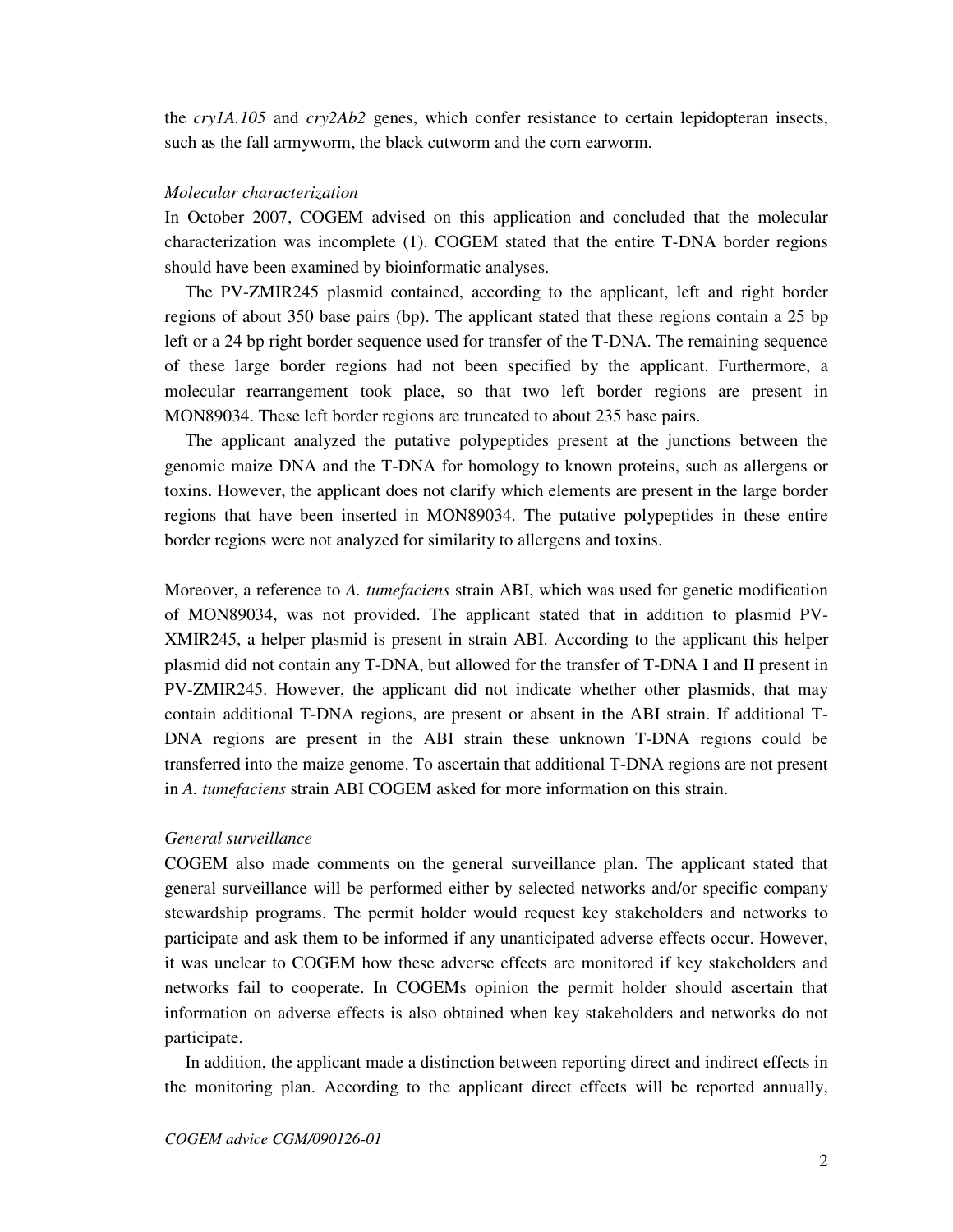whereas indirect effects will only be reported at the stage of re-evaluation or at the end of a given permit. COGEM stated that both direct and indirect effects should be reported annually.

# *Environmental risk assessment*

During its long domestication process, maize has lost its ability to survive in the wild. In the Netherlands, the appearance of maize volunteers is very rare and establishment of volunteers in the wild has never been reported. There are no reasons to assume that the introduced traits will increase the potential of maize to establish feral populations. In addition, the introduced genes cannot spread to closely related species, since wild relatives of maize are not present in Europe. Therefore, COGEM was of the opinion that incidental spillage of maize line MON89034 would probably not pose a risk to human health and the environment.

# *Conclusion*

In her previous advice on MON89034 COGEM considered the chance negligible, that import and processing of this maize line would pose a risk to the environment. Moreover, COGEM was of the opinion that the risk for food safety was minimal. However, this opinion could not be substantiated because the molecular characterization was incomplete.

# **Evaluation of the additional information**

Recently, the EFSA GMO Panel published her scientific opinion on the import and processing of maize MON89034, considering the comments of member states and additional information provided by the applicant. Based on this information, EFSA concluded that the import and processing of MON89034 poses no risk to human health or the environment. The ministry of VROM asked COGEM whether the additional information gives reason to reconsider her former advice.

## *Molecular characterization*

In her previous advice COGEM indicated that putative polypeptides encoded by the T-DNA border regions should have been analyzed for similarity to allergens and toxins. However, no additional information was provided. Since last year COGEM abstains from advice on the potential risks of incidental consumption in case a food/feed assessment is already carried out by other organizations, which is the case for this application. At the issue of this advice, the outcome of the food/feed assessment was not known to COGEM.

 In addition, COGEM recently reconsidered the elements of the molecular characterization that are needed for the environmental risk analysis and formulated revised criteria for the molecular characterization of commercial releases of GM crops (2). The molecular characterization of MON89034 maize fulfils the requirements as set by COGEM for the environmental risk analysis.